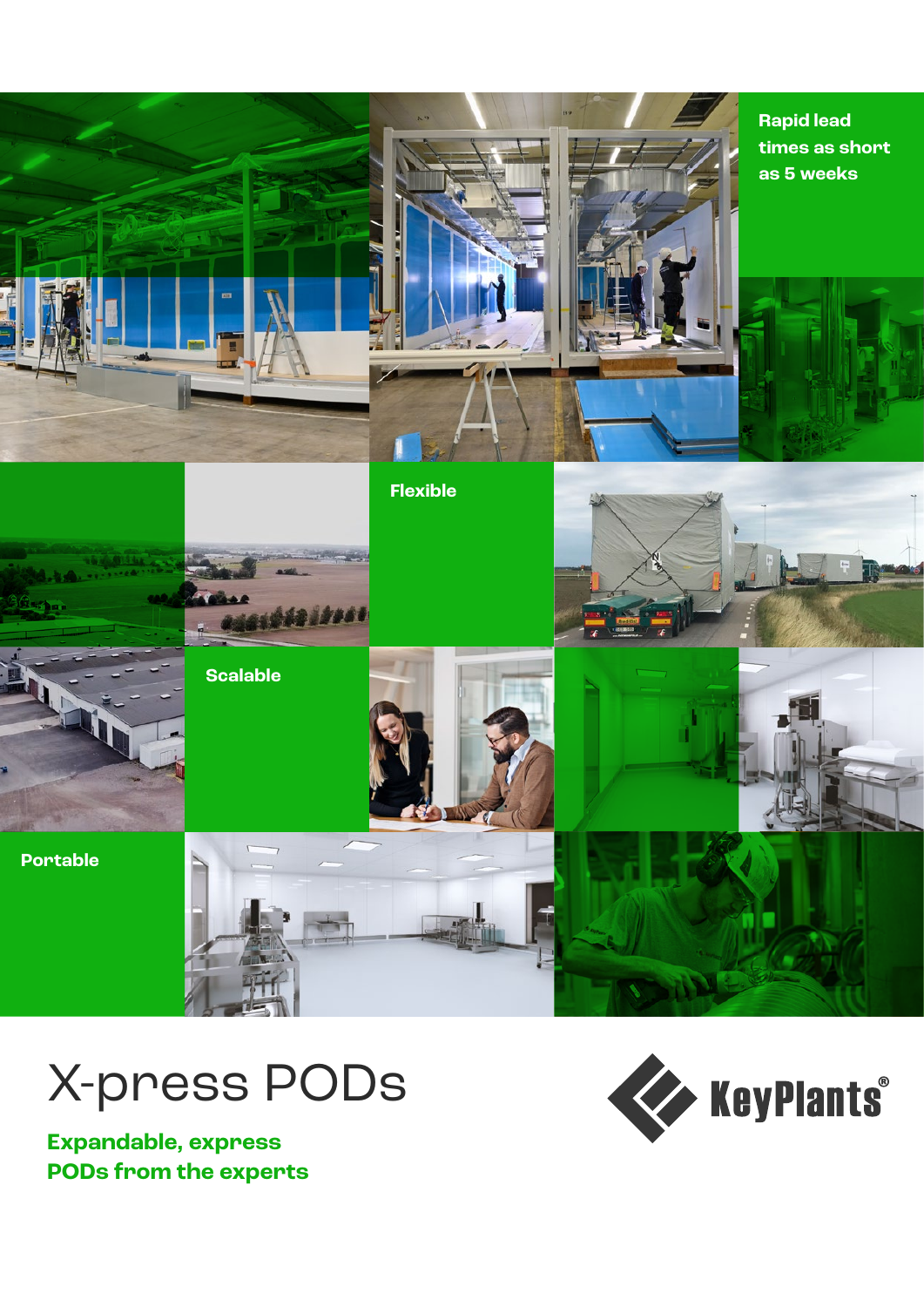**X-press PODs** are portable on-demand cleanrooms that provide a rapid, scalable, and cost-effective solution for pharmaceutical development and manufacturing. The characteristics of X-press PODs, combined with KeyPlants' in-depth expertise mean it has never been simpler to purchase and set up a facility that will match your development and manufacturing needs.



**Benefits**

KeyPlants' standard POD solution allows for **rapid lead times as quick as 5 weeks** from order to delivery to ensure that you receive a facility that meets your project timelines, without compromising on quality.

Our **flexible, scalable** and **portable** X-press PODs can adapt and expand to your evolving needs. Its **process technology agnostic** characteristic enables applicability across the pharmaceutical and biomanufacturing industry, and offers you the flexibility to choose your own equipment or take advantage of our capabilities in process design and equipment integration.



Each POD will be installed within a shell building or warehouse, and is equipped with dedicated air handling, a building management system (BMS), fire protection, and electrical and process utility distribution.

**Included in KeyPlants' integrated solution** KeyPlants standard POD

Engineering

Automation

Factory Acceptance Test (FAT)

Packing and Transport

Installation

Commissioning

Installation Qualification (IQ) and Operational Qualification (OQ)



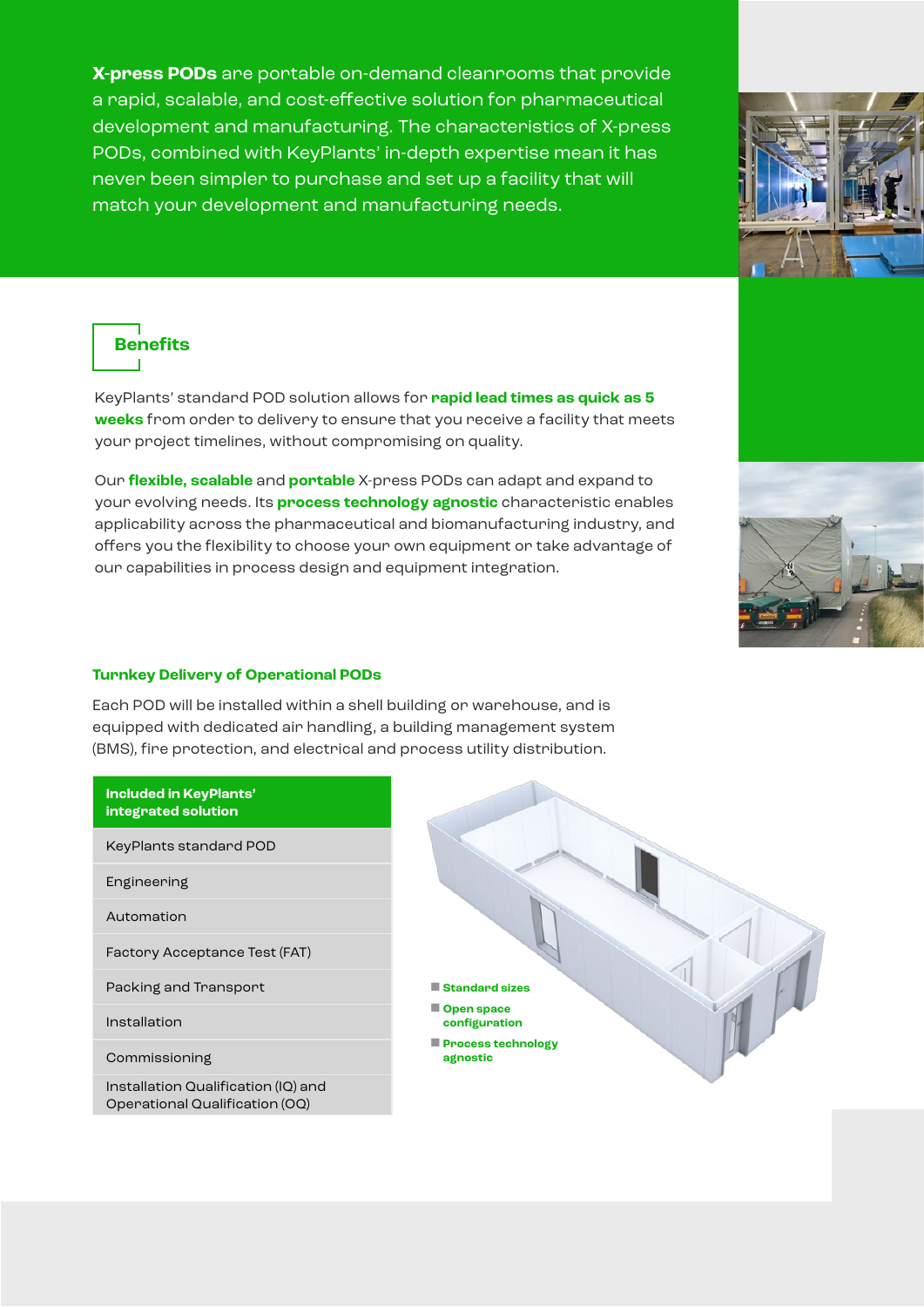Our standard configurations are available to ensure you receive the solution most suited to your needs.

| <b>Number of units</b>                                        | <b>Cleanroom</b><br>classification | <b>Personnel and</b><br>material flow | <b>POD size</b>            |
|---------------------------------------------------------------|------------------------------------|---------------------------------------|----------------------------|
| Single unit                                                   | Grade C or D                       | <b>Bidinectional</b>                  | $60$ sqm/<br>650 sqft      |
| Double unit                                                   | Grade C or D                       | Bidirectional or<br>Unidirectional    | $120$ sqm/<br>$1,290$ sqft |
| Scalable without size limitations by connecting multiple PODs |                                    |                                       |                            |

Optional: Process integration



## **Double POD configuration**

Secondary Air Handling Units with sufficient cooling power

> Mechanical area access from ground floor

Single point of interfaces (utilities, HVAC, electrical)

Grid-based ceiling and floor track system for ease of future re-configuration

Removable skin for service access to void between clean room and external skins allows for service and reconfigure installations with minimum disturbance from the clean room side

## Robust design with steel frame

- Stackable
- Easy to move with equipment installed

Superior operator visibility with viewing windows

With airlocks for personnel and material respectively

HVAC control & door interlocks

No-ramp entrance

Design prepared for global deployment

## **Applications**

Here are a few examples of pharmaceutical development and production areas that X-press PODs can be used for:

- Biologics
- Cell and Gene Therapy
- Vaccines
- Drug Conjugates
- Process Development
- Laboratories
- Research and Development
- Clinical Trial Manufacturing
- mRNA
- Viral Vectors
- Small Scale Aseptic Filling
- Local Manufacturing